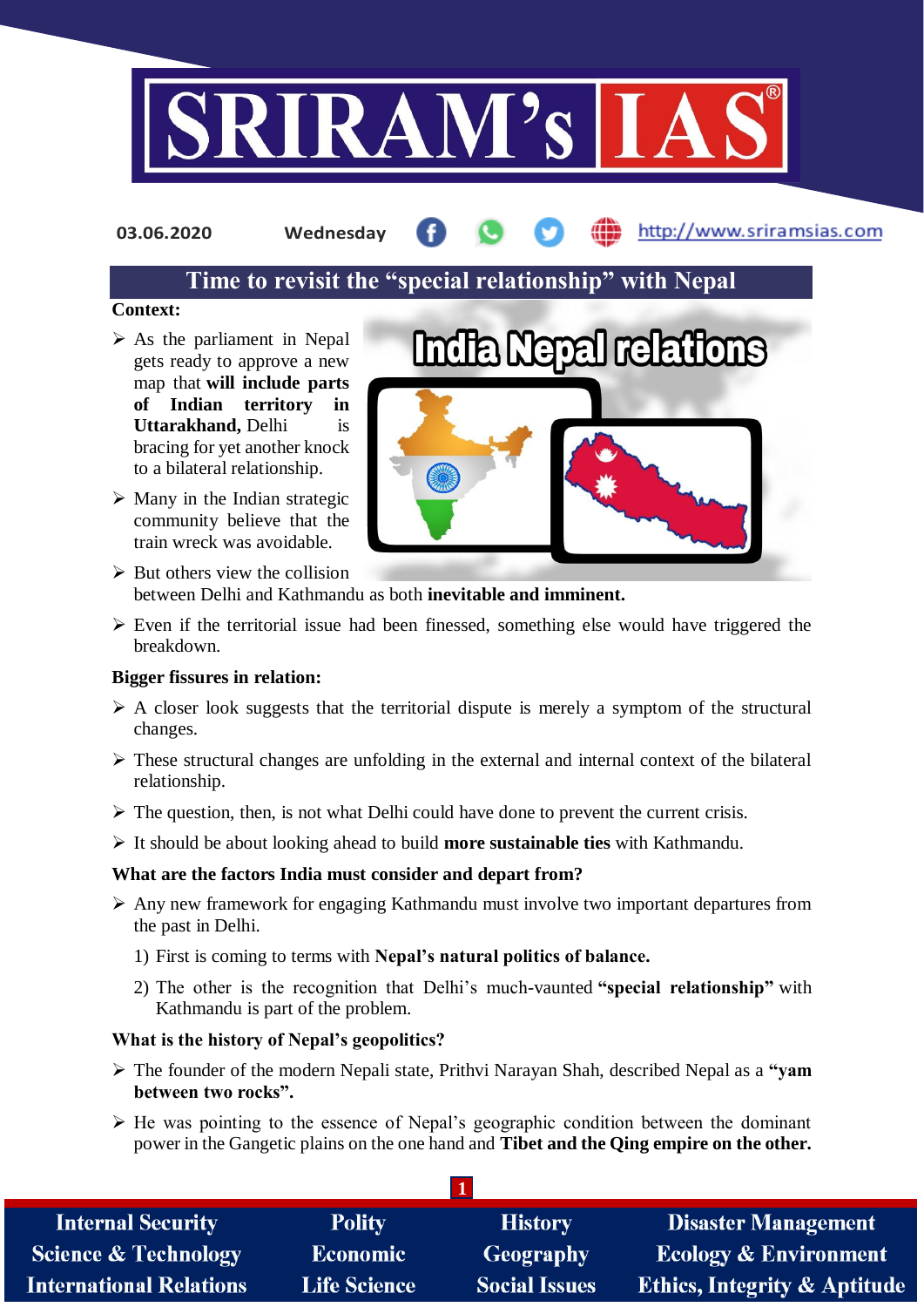

- http://www.sriramsias.com **03.06.2020 Wednesday**
- Contrary to the conventional wisdom in India, **China has long been part of Kathmandu's international relations.**
- $\triangleright$  As the East India Company gained ground at the turn of the 19th century, Nepal's rulers made continuous offers to Beijing to act as China's frontline against Calcutta's expansion into the Himalayas.
- $\triangleright$  Kathmandu also sought to build a coalition of Indian princes to counter the Company.
- Even after it lost the **first Anglo-Nepal war in 1816**, Kathmandu kept up a continuous play between Calcutta and Beijing.
- As the scales tilted in the Company's favour after the **First Opium War (1839-42),** Nepal's rulers warmed up to Calcutta.
- When **the 1857 Mutiny** shook the Company, **Kathmandu backed it** and regained some of the territories it lost when the Raj replaced the Company.
- $\triangleright$  As the fortunes of the Raj rose, Kathmandu rulers enjoyed the benefits of being Calcutta's protectorate.
- **India inherited this framework** but has found it impossible to sustain.

## **Why the Treaty of Peace and Friendship (1950) lost its appeal?**

- $\triangleright$  The 1950 Treaty of Peace and Friendship gave the illusion of continuity in Nepal's protectorate relationship with the Raj and its successor, independent India.
- That illusion was continuously chipped away amid **the rise of mass politics in Nepal,** growing **Nepali nationalism**, and Kathmandu's acquisition of an **international personality.**
- The 1950 Treaty, which proclaims an **"everlasting friendship"** between the two nations, has become the **symbol of Indian hegemony in Nepal.**
- In a paradox, **its security value for India** has long been hollowed out.
- $\triangleright$  It is a **political millstone around India's neck** that Delhi is unwilling to shed for the fear of losing the "special relationship".
- Delhi has **been trapped into a perennial political play** among Kathmandu's different factions and responding to **Nepal's China card.**

## **Weakening of "special relationship":**

- Once the Chinese Communist Party consolidated its power in Tibet and **offered assurances to Nepal**, Kathmandu's **balancing impulses** were back in play.
- $\triangleright$  At the risk of oversimplification, Nepal's foreign policy since the 1950s has, in essence, been about **weakening the "special relationship" with India** and building more cooperation with China.

| <b>Internal Security</b>        | <b>Polity</b>       | <b>History</b>       | <b>Disaster Management</b>              |  |  |
|---------------------------------|---------------------|----------------------|-----------------------------------------|--|--|
| <b>Science &amp; Technology</b> | <b>Economic</b>     | Geography            | <b>Ecology &amp; Environment</b>        |  |  |
| <b>International Relations</b>  | <b>Life Science</b> | <b>Social Issues</b> | <b>Ethics, Integrity &amp; Aptitude</b> |  |  |